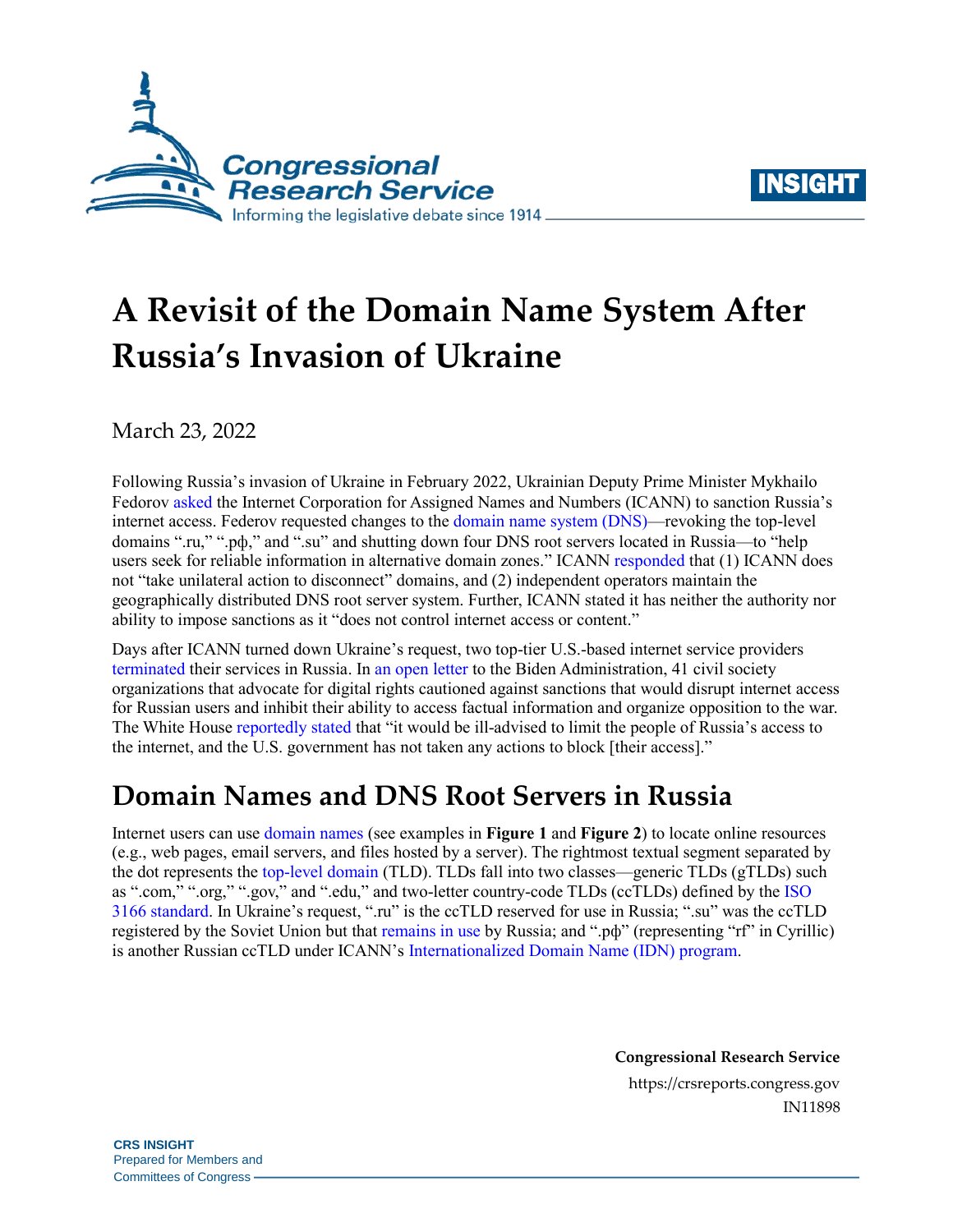#### <span id="page-1-0"></span>**Figure 1. A Domain Name in a gTLD**



#### **Figure 2. A Domain Name in a ccTLD**



<span id="page-1-1"></span>**Source: Illustrations created by CRS.** 

ICANN manages TLDs by delegating administrative responsibilities (e.g., domain name registrations within a ccTLD) to independent TLD operators and maintaining the authoritative record of them. A Moscow-based [organization](https://cctld.ru/en/domains/about/) is designated as the [ccTLD manager](https://www.icann.org/en/system/files/files/icann-ru-letters-25mar07-en.pdf) of [".ru"](https://www.iana.org/domains/root/db/ru.html) and ".p $\phi$ ," and another Russian [institute](https://ripn.su/) as the manager of [".su.](https://www.iana.org/domains/root/db/su.html)" According to [the technical support center](https://statdom.ru/) of the Russian managers, there are more than 5.8 million [second-level domains](https://www.icann.org/en/icann-acronyms-and-terms/second-level-domain-en) (SLDs, the segment to the left of the TLD) under the three ccTLDs. ICANN has no precedent for revoking a ccTLD. Hypothetically, [registrants](https://www.icann.org/en/icann-acronyms-and-terms/registrant-en) would not be able to register new SLDs under a ccTLD if it ceased to exist, but existing domain names might continue to work unless ICANN coordinated a removal of all [resource records](https://www.icann.org/en/icann-acronyms-and-terms/resource-record-en) within that ccTLD from the DNS.

In addition to a text-based domain name, a unique numeric identifier[—Internet Protocol \(IP\) address—](https://www.icann.org/en/icann-acronyms-and-terms/internet-protocol-address-en)is assigned to each host server. To visit ICANN's website, for example, a user's device must know the server's IP address, 192.0.43.7. The DNS allows the user to enter the domain name, icann.org, instead of its IP address, making the internet easier to navigate.

The DNS works by a hierarchy of [name servers](https://www.icann.org/en/icann-acronyms-and-terms/name-server-en) that host databases containing records that enable the translation of domain names into IP addresses. At the top of that hierarchy are [root servers](https://www.icann.org/en/icann-acronyms-and-terms/root-server-en) that provide IP addresses for lower-level name servers for each TLD. Root servers are critical because a domain name/IP address query starts by querying the TLD and continues by querying lower-level SLD and [subdomain](https://www.icann.org/en/icann-acronyms-and-terms/subdomain-en) name servers until a name server returns the IP address of the domain name (as illustrated by this [example\)](https://open.lib.umn.edu/app/uploads/sites/4/2015/03/f94d2529652d348ccc462c652b0fcb32.jpg).

ICANN [delegates](https://www.icann.org/resources/pages/governance/bylaws-en#XI-2.3) the administration of 12 [logical DNS root servers](https://www.iana.org/domains/root/servers) to 11 [independent organizations,](https://www.icann.org/groups/rssac) and operates another [root server](https://www.dns.icann.org/imrs/) itself. The 12 root server operators together manage [over 1,500](https://root-servers.org/) instances (or [physical root servers\)](https://www.icann.org/en/icann-acronyms-and-terms/root-server-instance-en) worldwide. The four instances that Ukraine asked ICANN to shut down are managed and controlled [by ICANN](https://www.dns.icann.org/imrs/faq/) but located in Russia. According to [ICANN,](https://stats.dns.icann.org/stats/d/wom-ext-5minagg-querystatsdetail/query-statistics-detail?orgId=1&var-Server=IMRS&var-Region=All&var-Country=RU&var-City=Moscow&var-City=Saint%20Petersburg&var-Instance=All&from=now-30d&to=now-1h) these instances collectively receive about 2,000 [DNS queries](https://www.icann.org/en/icann-acronyms-and-terms/domain-name-system-query-en) per second at their daily peak times. Shutting down these four instances in Russia might result in redirecting those queries to instances managed by other root server operators and slowing down network services for some Russian users.